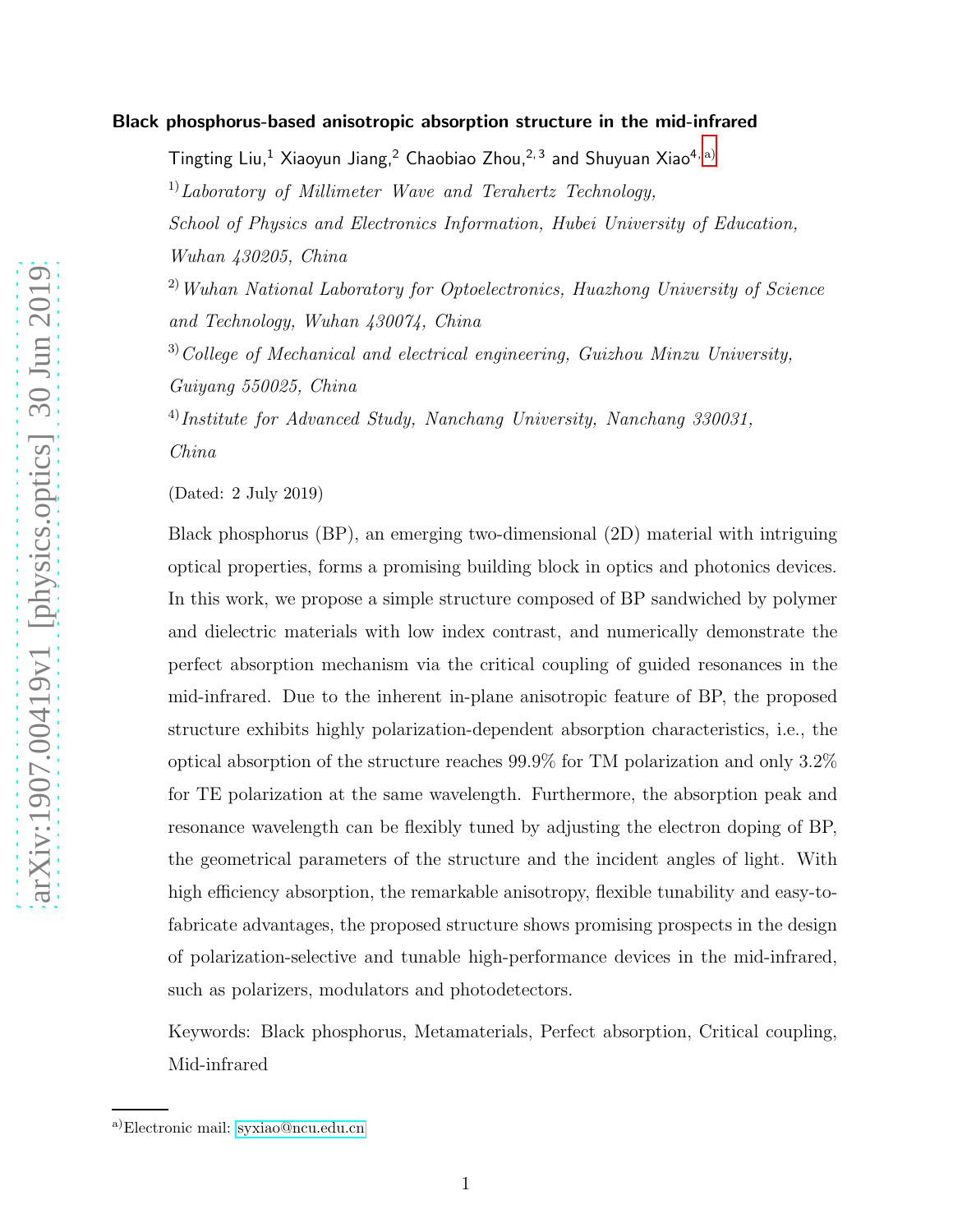## I. INTRODUCTION

As a new family of nanomaterials, two-dimensional (2D) materials with atomic-scale thickness exhibit advantages of robustness, mechanical flexibility and easy integration over traditional bulk material, and thus provide unprecedented possibilities in developing electronic and optoelectronic devices with desired physical properties. Graphene is the most popular member among 2D materials, and possesses the highest carrier mobility (∼20000  $\text{cm}^2$ /V ·s), but the zero-bandgap nature sets the obstacle in the applications where high on-off ratio is required.<sup>[1](#page-10-0)[,2](#page-10-1)</sup> Due to the thickness-dependent band gap, black phosphorus (BP) thin film is brought to the spotlight since its exfoliation from its bulk crystal in 2014.<sup>[3](#page-10-2)</sup> In bulk form, BP has a band gap of 0.3 eV which is expected to increase as the thickness of BP thin film decreases and finally reach  $2 \text{ eV}$  for monolayer form.<sup>[4](#page-10-3)[–6](#page-10-4)</sup> Moreover, the band gap of BP can be efficiently tuned via electrical gating approach, offering additional de-grees of freedom to design tunable compact devices.<sup>[7](#page-10-5)-9</sup> Another distinct feature of BP is the high in-plane anisotropy stemming from the puckered structure of phosphorus atoms, which enables the development of novel polarization dependent optoelectronic devices.[10](#page-11-1)[,11](#page-11-2) These attractive properties make BP an excellent material in the infrared regime. However, as the consequence of the intrinsic atomic thickness, the inherent optical absorption of BP-based devices is usually quite low, severely limiting the efficiency of these devices.

Inspired by the advancements in graphene plasmons with field confinement merit and tunable benefit in the spectral range spanning from infrared to terahertz range, great efforts have been devoted to discovering and exploring the plasmonic resonances of BP in different structures or systems.[12](#page-11-3)[–16](#page-11-4) However, most of the BP-based resonant structures exhibit weak light absorption with low doping concentration and low sensitivity. An alternative way for absorption enhancement is to introduce the multilayer structure of BP into the design.<sup>[17](#page-11-5)[–19](#page-11-6)</sup> Nevertheless, the relatively complicated fabrication techniques are required for the high absorption rate in the multilayered structure. In addition, the theory of coherent absorption has also been demonstrated for absorption enhancement of BP, while the additional configurations is necessary for the proper phase modulation of two coherent incident waves.  $20,21$  $20,21$ Most recently, a total absorption scheme in 2D materials based on critical coupled mode theory has attracted extensive attentions.<sup>[22](#page-11-9)[–27](#page-11-10)</sup> Especially, Qing et al. presented a perfect absorber by critical coupling of BP with guided resonances of a photonic crystal slab and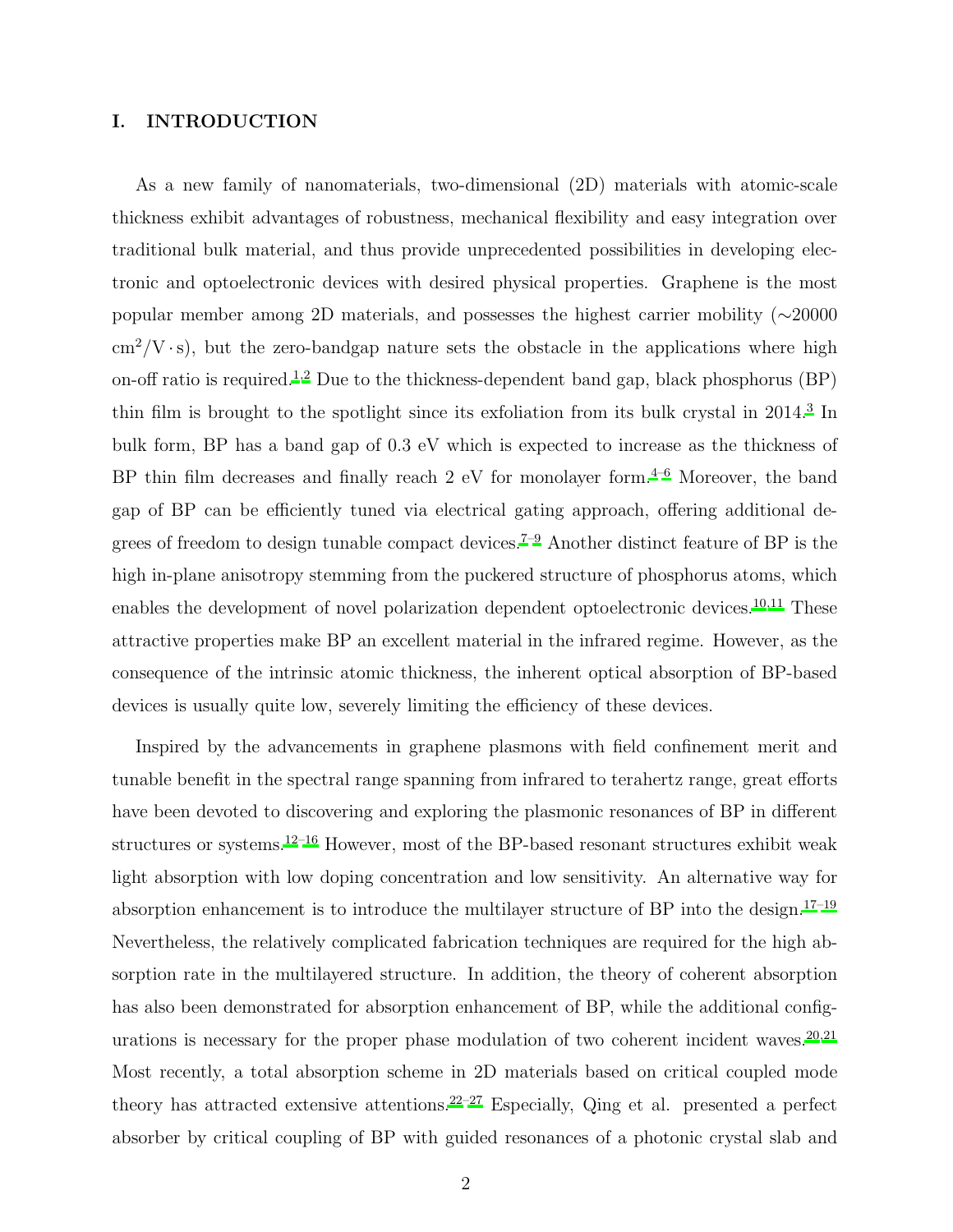demonstrated the sensitivity of the absorption to the slab parameters. Given the fabrication processes of the absorption structure composed of the photonic crystal slab with high index contrast are complicated in practice, the design of a simple BP-based structure with high absorption, flexible tunability and easy fabrication process is still required.

In this work, we propose a BP-based perfect absorption structure via critical coupling in the mid-infrared, where BP is coupled to a 2D periodic polymer structure with low index contrast. This simple structure not only efficiently enhances the light-BP interaction with the optical absorption up to 99.9%, but also demonstrates the desirable capability of tailoring the absorption by controlling the conditions of critical coupling, including electron density of BP, geometrical parameters and incident angle of light. Furthermore, the BP-based structure exhibits distinct absorption characteristics under TM- and TE-polarized illumination due to the in-plane anisotropy of BP. Thus, this proposed structure shows great potentials for the high-performance BP-based optics and photonics devices in the mid-infrared.

#### II. STRUCTURE AND MODEL

The schematic diagram of the proposed absorption structure is illustrated in Fig. 1(a). A monolayer BP is sandwiched between a Polydimethylsiloxane (PDMS) layer with a periodic arrays of circular air holes and a  $MgF_2$  layer, and a gold (Au) layer is deposited on the back of the  $MgF_2$  layer to prevent the transmission of incident light. The side-view of the structure and the geometrical parameters are displayed in Fig. 1(b). The refractive indices of PDMS, air and  $MgF_2$  are taken to be 1.37, 1 and 1.34, respectively.<sup>[28](#page-11-11)[,29](#page-11-12)</sup> The permittivity of Au is given by the Drude model.[30](#page-11-13) The equivalent relative permittivity of BP can be derived by the surface conductivity which is dependent upon incident polarization due to the different electron mass along armchair and zigzag direction.<sup>[13](#page-11-14)[,14](#page-11-15)</sup> Fig. 1(c) and (d) displays the polarization-dependent permittivity of BP, and demonstrates its anisotropic optical behaviors.

The numerical simulations for the absorption characteristics of the proposed structure are carried out using finite difference time domain (FDTD) method. The periodic boundary conditions are applied in both  $x$  and  $y$  direction and the plane waves are normally incident from −z direction while the perfectly matched layer are employed to absorb all the light out of the boundaries along the propagation direction. The non-uniform mesh is adopted, and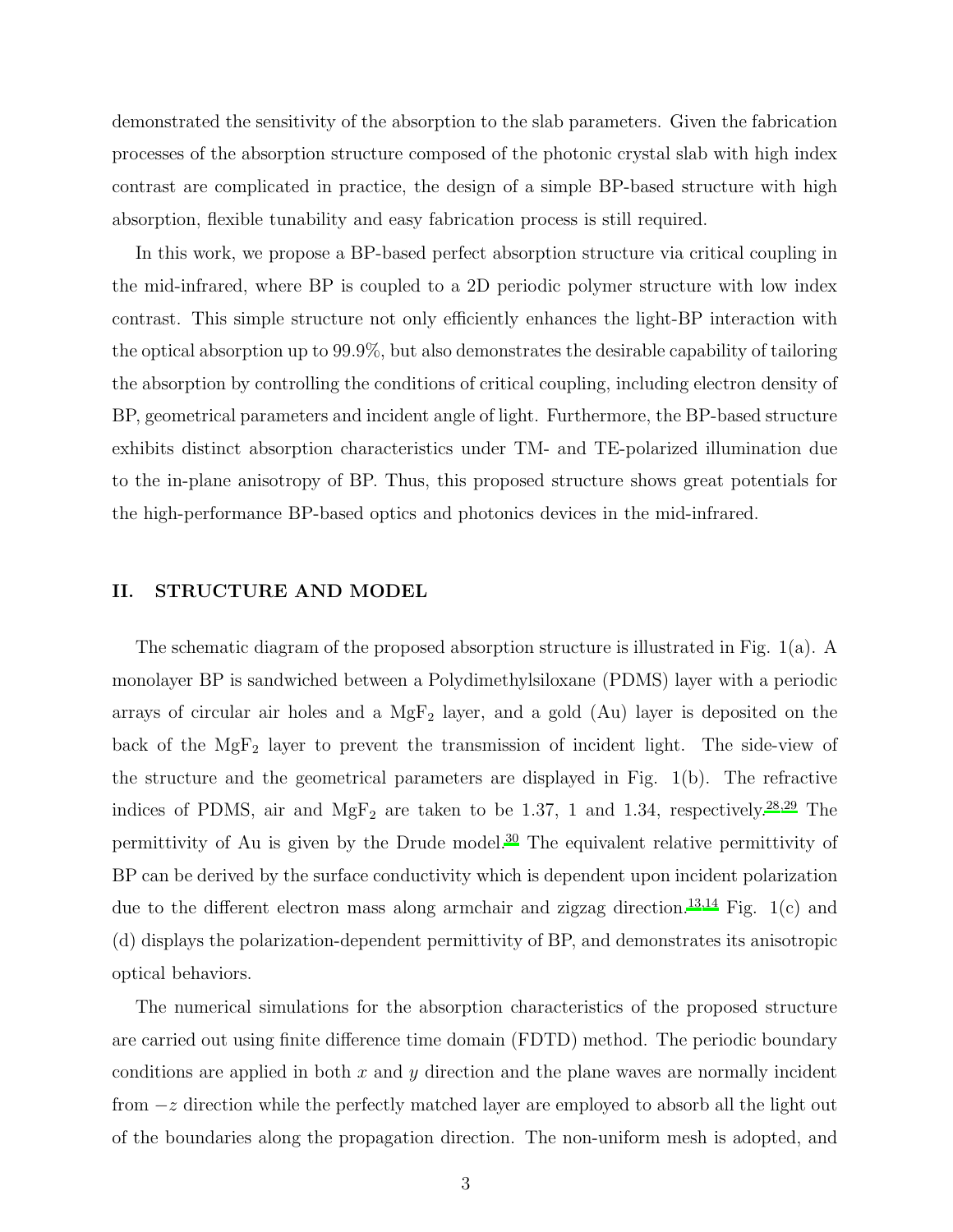

FIG. 1. (a) Schematic diagram and (b) the side-view of the proposed absorption structure. The inset illustrates the structure of monolayer BP. The lattice period in both  $x$  and  $y$  direction is denoted as P. The thickness of Au layer,  $MgF_2$  layer, BP layer and PDMS layer are represented by  $D, d_m, d_{BP}$  and  $d_p$ , respectively. The radius of the air holes is R. The effective permittivity of BP along (c) x direction and (d) y direction. The black and red lines denote the real and imaginary parts, respectively.

the minimum mesh size inside the BP layer equals 0.25 nm and gradually increases outside the BP layer to balance storage space and computing time. The absorption of the structure can be calculated from  $A = 1 - T - R$  where T and R are transmission and reflection, respectively. Because of the Au layer as the metallic mirror to block the transmission, the absorption can be finally simplified as  $A = 1 - R$ .

In the proposed configuration, the concept of critical coupling is employed for perfect absorption via coupling the guided resonance to the lossy BP. The in-plane periodicity in the PDMS layer consisting of square lattices of air holes enables phase-matched coupling between the guided mode and free-space radiation, leading to the guided resonance with electromagnetic field significantly confined within the structure. Hence, the incident light can be coupled with the guided resonance and the absorption would be remarkably enhanced in the vicinity of the resonance frequency. The coupled mode theory (CMT) can account for the phenomenon of critical coupling for optical absorption enhancement. The reflection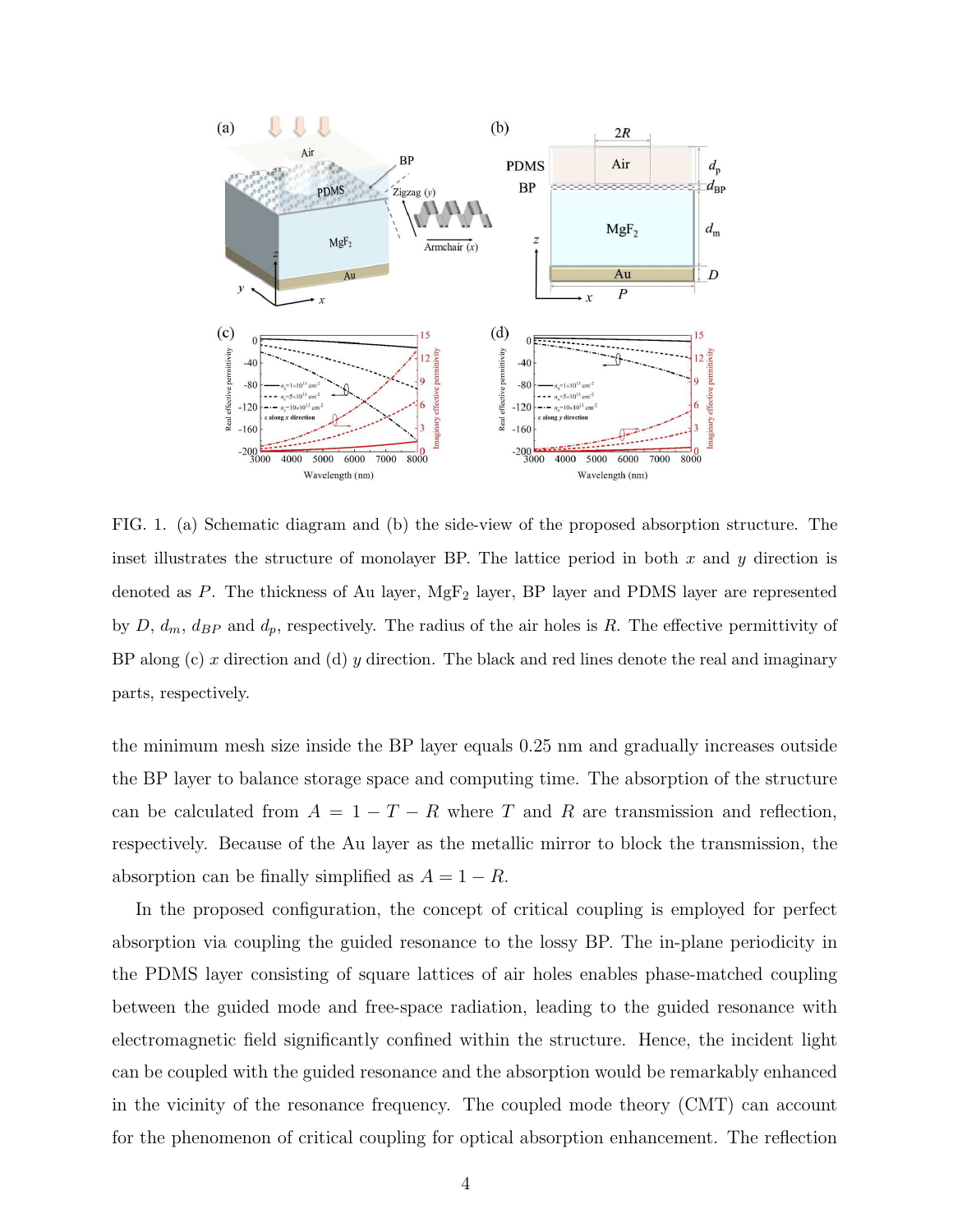coefficient in the coupled system is described  $as^{22,23}$  $as^{22,23}$  $as^{22,23}$  $as^{22,23}$ 

$$
\Gamma = \frac{y}{u} = \frac{i(\omega - \omega_0) + \delta - \gamma_e}{i(\omega - \omega_0) + \delta + \gamma_e},\tag{1}
$$

and the absorption is calculated as

$$
A = 1 - |\Gamma|^2 = \frac{4\delta\gamma_e}{(\omega - \omega_0)^2 + (\delta + \gamma_e)^2},\tag{2}
$$

where  $\omega_0$  is resonant frequency,  $\delta$  is the intrinsic loss and  $\gamma_e$  is the external leakage rate. From the above equation, it can be seen that a 100% perfect absorption of the system would be realized at the resonance frequency  $\omega_0$  when the intrinsic loss rate of the structure is the same with the external leakage rates of the guided resonances, i.e.  $\delta = \gamma_e$ .

Under the critical coupling condition, the impedance of the proposed structure is supposed to match with that of the free space, i.e.  $Z = Z_0 = 1$ . For the proposed one-port structure, the effective impedance can be written  $as^{31,32}$  $as^{31,32}$  $as^{31,32}$  $as^{31,32}$ 

$$
Z = \frac{(T_{22} - T_{11}) \pm \sqrt{(T_{22} - T_{11})^2 + 4T_{12}T_{21}}}{2T_{21}}.
$$
\n(3)

The two roots in this equation correspond to the two paths of light propagation, and the plus sign is taken to represent the positive direction here. Meanwhile,  $T_{11}$ ,  $T_{12}$ ,  $T_{21}$  and  $T_{22}$  are the elements of the transfer (T) matrix of the structure and their values can be calculated from the scattering (S) matrix elements as following,

$$
T_{11} = \frac{(1 + S_{11})(1 - S_{22}) + S_{21}S_{12}}{2S_{21}},\tag{4}
$$

$$
T_{12} = \frac{(1 + S_{11})(1 + S_{22}) - S_{21}S_{12}}{2S_{21}},
$$
\n
$$
(5)
$$

$$
T_{21} = \frac{(1 - S_{11})(1 - S_{22}) - S_{21}S_{12}}{2S_{21}},\tag{6}
$$

$$
T_{22} = \frac{(1 - S_{11})(1 + S_{22}) + S_{21}S_{12}}{2S_{21}}.
$$
\n(7)

## III. RESULTS AND DISCUSSIONS

To investigate the absorption characteristics of the structure, the geometrical parameters are optimized to satisfy the critical coupling conditions, and the parameter values are initially set as follows: the Au layer thickness  $D=200$  nm, the MgF<sub>2</sub> layer thickness  $d_m=1500$  nm, the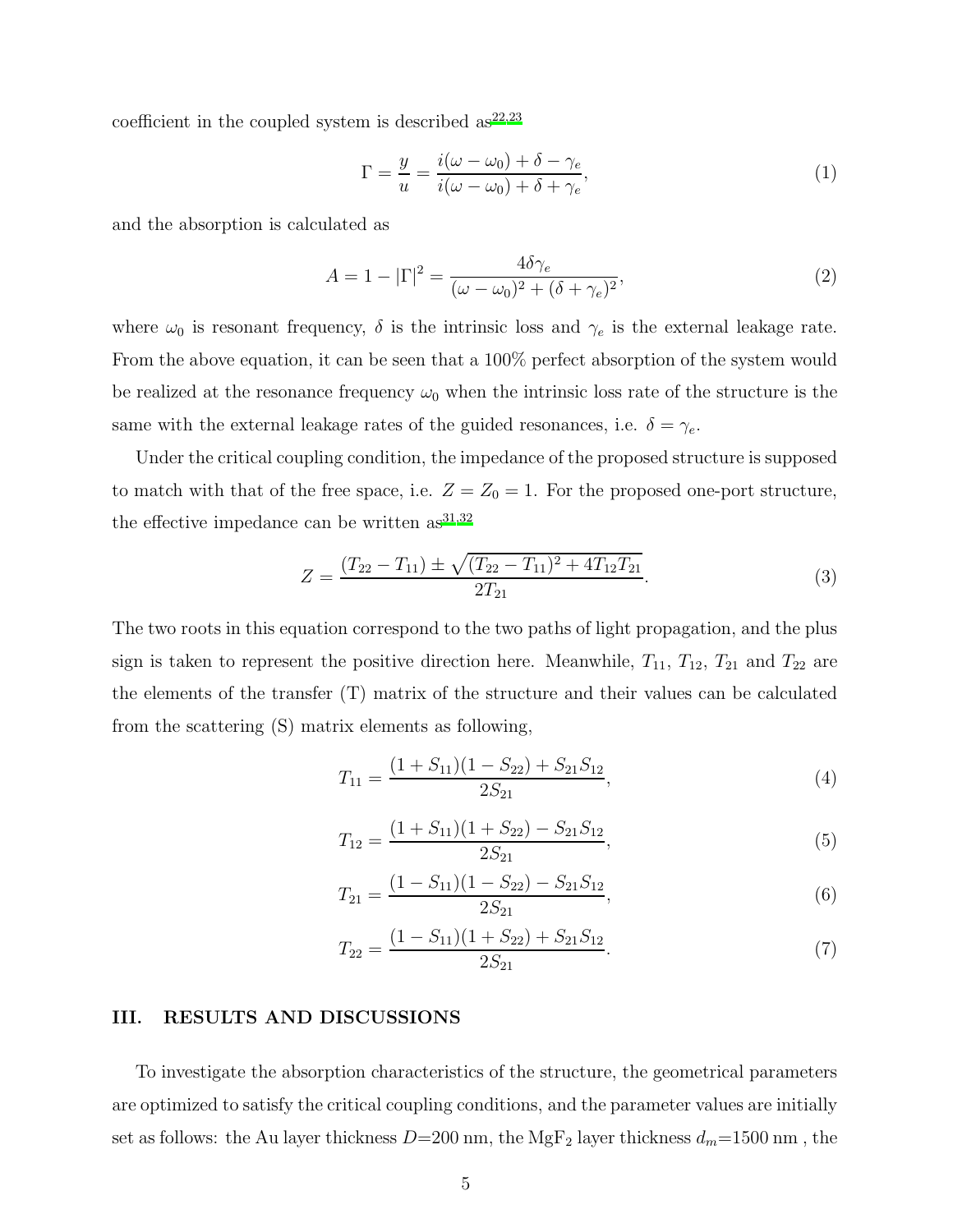monolayer BP thickness is  $d_{BP}=1$  nm, the PDMS thickness is  $d_p= 700$  nm, and the radius of air holes is R=700 nm. Here we adapt the electron doping of BP  $n_s$ =3×10<sup>13</sup> cm<sup>-2</sup> accessible in experiments. The absorption spectra of the proposed structure are numerically simulated under the normally incident light, and the simulated absorption spectra are depicted in Fig. 2(a) and (b). The absorption spectra for TM and TE polarizations exhibit significant direction dependent properties resulting from the inherent in-plane anisotropic feature of BP. For TM polarization, the absorption spectrum with a perfect absorption up to 99.9% is obtained at the resonance wavelength of 4467.5 nm, while absorption spectrum for the case of TE polarization has the peak with 95.8% at 4476.5 nm. By comparison, the resonant wavelength as well as the resonance position for TE polarization shows a clear redshift, especially, the absorption is as low as 3.17% at 4467.5 nm, i.e., the resonance wavelength of TM polarization.

Here we focus on the investigation of absorption spectrum in the case of TM polarization due to the perfect absorption merit. The full width at half maximum (FWHM) is  $\Delta \lambda = 3.96$ nm, indicating the extremely narrow bandwidth for spectral selective absorption. The quality factor Q which can be defined as  $Q = \lambda_0/\Delta\lambda$  reaches the value of 1128.17. Meanwhile, the theoretical absorption spectrum based on CMT is also depicted in Fig. 2(a) which exhibits an excellent agreement with the simulation results. According to CMT, the loss and external leakage of the structure is  $\delta = \gamma_e = 9.34 \times 10^{10}$  Hz. Then the theoretical quality factor Q is calculated as 1128.8 by  $Q_{CMT} = Q_{\delta}Q_{\gamma}/(Q_{\delta} + Q_{\gamma})$  where intrinsic loss is defined as  $Q_{\delta} = \omega_0/(2\delta)$  and the external leakage defined as  $Q_{\gamma} = \omega_0/(2\gamma_e)$ . The nearly identical values of the theoretical  $Q_{CMT}$  and the simulated  $Q$  demonstrate the perfect absorption of the structure is attributed to the critical coupling. In addition, we calculate the effective impedance of the system in the vicinity of resonant wavelength, as shown in the inset of Fig. 2(a). It is clearly observed that the impedance of the structure is  $Z = 1.00 + i8.03 \times 10^{-4}$ at resonance, substantially equaling to that of the free space. Under this condition, the reflection of the structure is maximally suppressed because of the impedance matching with free space and the transmission is blocked by the metallic mirror, giving rise to the perfect absorption. To gain a deeper insight, Fig. 2(c) provides the distributions of electric field intensity  $|E|$  at the resonance wavelength. When the structure is excited to the resonant state, the electric field is confined as the guided modes near the BP layer, leading to a remarkable absorption enhancement and the final perfect absorption of the structure.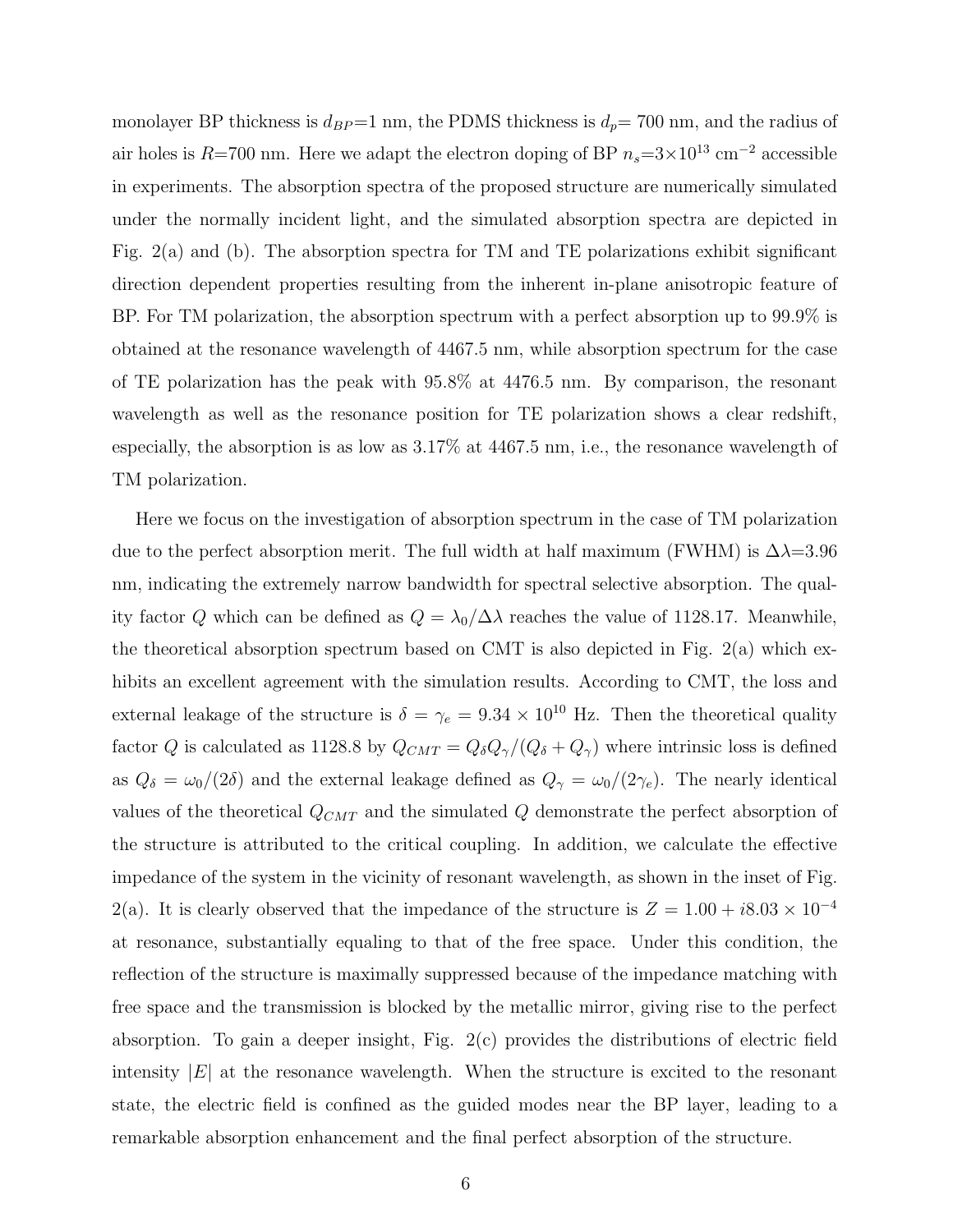

FIG. 2. Simulated and theoretical absorption spectra for (a) TM and (b) TE polarization. The insets are the effective impedances of the corresponding absorption spectra in the vicinity of the resonance wavelengths. (c) Distributions of electric field intensity  $|E|$  at the resonance wavelength for TM polarization, including  $x - y$  cross-section plane above the BP layer (left), along the  $x - z$ (middle) and  $y - z$  cross-section planes (right).

It is well known that the critical coupling depends on the match of the absorption rate of the structure and the leakage rate of the guided resonance, which gives us the clue to control the absorption characteristics by adjusting the two aspects. In the wavelengths of interest, the intrinsic absorption of the structure mainly contributed from the lossy BP layer. With tunable electron doping advantage, effective permittivity of BP can be dynamically controlled and then the critical coupling conditions as well as the absorption characteristics of the structure can be adjusted. Fig.  $3(a)$  and (b) illustrates the variations of the absorption peak and resonance wavelength at different electron doping of BP under TM and TE polarizations, respectively. Obviously, the resonance wavelengths for TM and TE polarization both show a slight blue shift as the electron doping increases, which can be explained by the fact that the real part of the effective permittivity of BP becomes small with larger electron doping. It is also found that the absorption peak for TM polarization gradually increases from 94.8% with  $n_s = 1 \times 10^{13}$  cm<sup>-2</sup> to the perfect absorption of 99.9% with  $n_s = 3 \times 10^{13}$  cm<sup>-2</sup>, then gradually decreases to 87.1% with  $n_s=11\times10^{13}$  cm<sup>-2</sup>. This can be explained by the match between the intrinsic absorption and the leakage rate of the structure. During the variations, the leakage rate of the structure can be considered as unchanged,  $\gamma_e = 9.34 \times 10^{10}$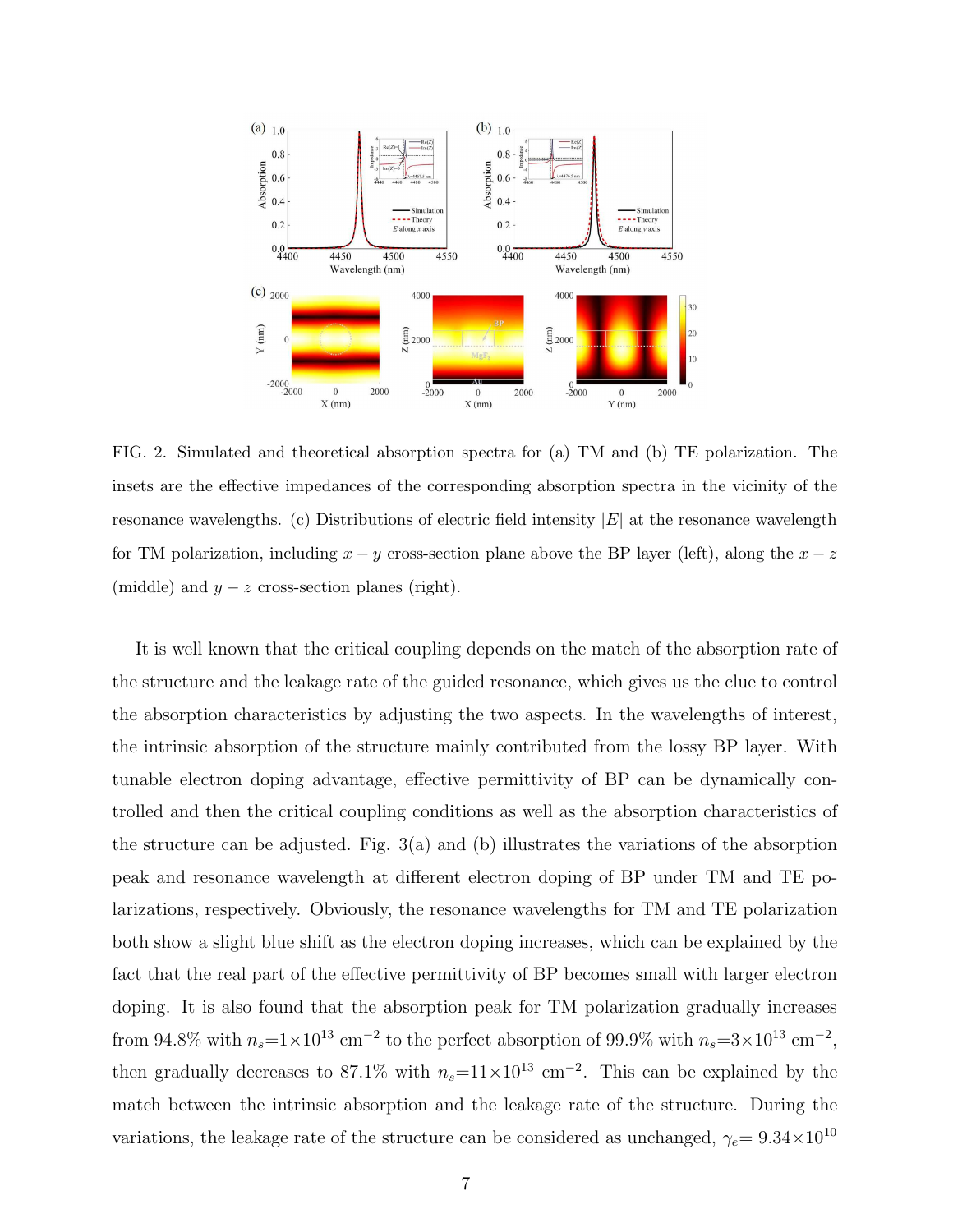Hz, since only the electron doping  $n_s$  of BP layer is changed here. Meanwhile, the other aspect, i.e., the intrinsic loss of the structure would gradually increases because the imaginary part of effective permittivity of BP becomes high as the electron doping increases. For more details of the increasing intrinsic loss  $\delta$  and the steady leakage rate  $\gamma_e$ , the  $\delta$  (5.6×10<sup>10</sup> Hz) is smaller than  $\gamma_e$  for  $n_s=1\times10^{13}$  cm<sup>-2</sup>, then equals to  $\gamma_e$  for  $n_s=3\times10^{13}$  cm<sup>-2</sup>, and becomes larger  $(2.3 \times 10^{11} \text{ Hz})$  than  $\gamma_e$  for  $n_s=11\times 10^{13} \text{ cm}^{-2}$ . It concludes that the system evolves from the states of over coupling to critical coupling and then under coupling as the electron doping increases. The above analysis also applies to TE polarization and the system goes through the states of over coupling to critical coupling for increasing electron doping  $n_s$ from  $1 \times 10^{13}$  cm<sup>-2</sup> to  $7.4 \times 10^{13}$  cm<sup>-2</sup>, and then under coupling as  $n_s$  further increases. In addition, the slight variation of absorption peak with above 90% amplitudes in a relatively broad electron doping region of BP reveals the robustness of the absorption structure, while the shift of resonance wavelength indicates the feasibility in a broad absorption spectrum regime.



FIG. 3. Simulated absorption spectra at different electron doping  $n_s$  of BP for (a) TM and (b) TE polarization.

On the other hand, we concentrate on the control of the external leakage rate of the structure when the intrinsic loss rate from BP keeps unchanged with electric doping  $n_s=3\times10^{13}$ cm<sup>−</sup><sup>2</sup> . The influence of the geometrical parameters on the absorption of the whole structure is investigated via changing the air hole radius, the thickness of PDMS layer and  $MgF_2$ layer, respectively. Here we focus on the investigation of absorption spectrum in the case of TM polarization. Fig.  $4(a)$  illustrates the dependence of the absorption peak and the resonant wavelength on the air hole radius with other parameters are fixed. When the radius of air holes increases from 500 nm to 900 nm, the external leakage rate increases and the structure goes through the states of undercoupling, critical coupling and overcoupling in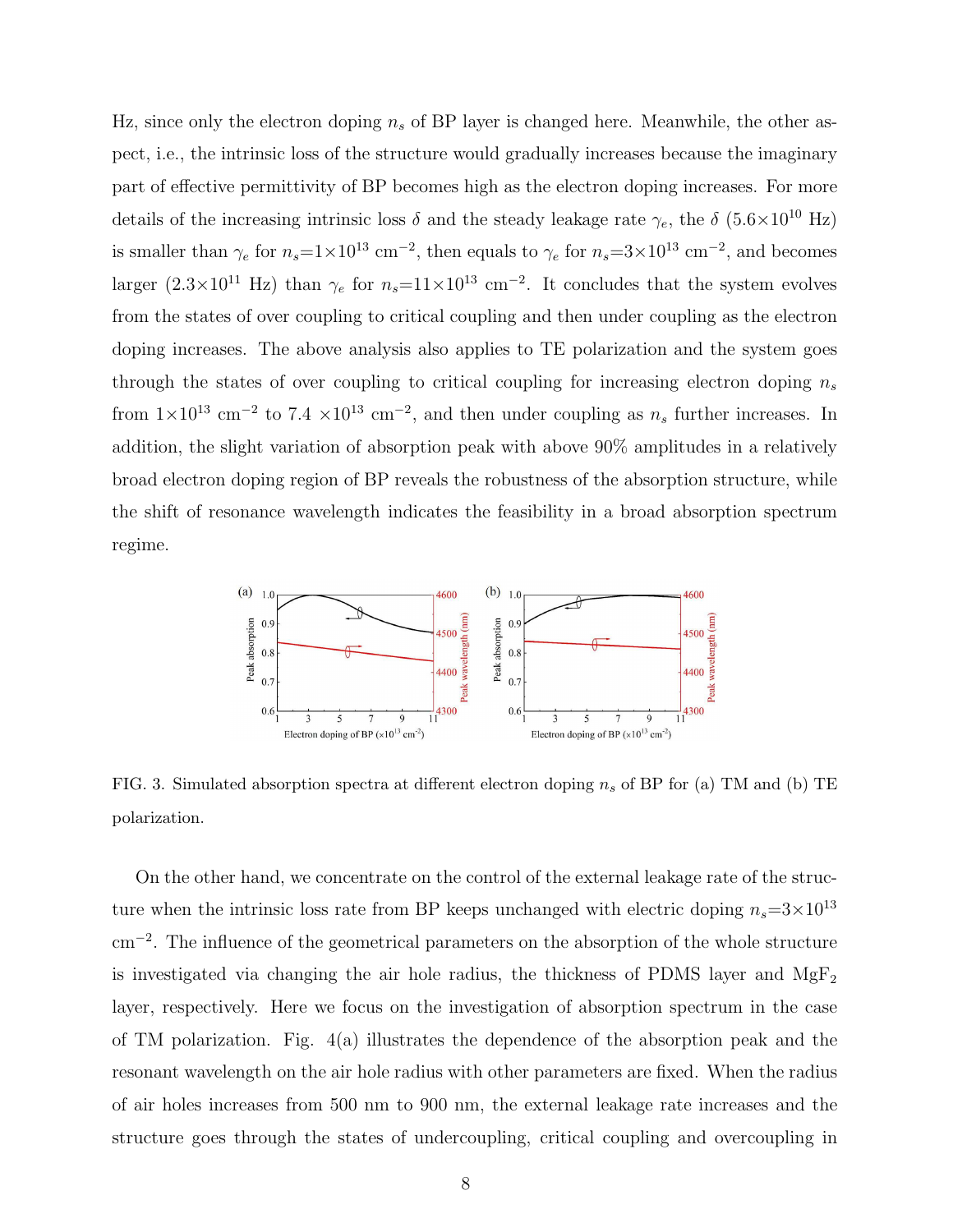this radius range. Accordingly, the absorption peak of the structure firstly increases from 85.6% to 99.9% and then decreases to 90.2% during the modulation. At the same time, the wavelength of guided resonance i.e. absorption peak position shows a blue shift from 4492.5 nm to 4443.9 nm, which is attributed to the reduced effective refractive index of the guided resonance as air hole expands. Thus with a proper engineering of the air hole radius, the critical coupling conditions for absorption characteristics can be flexibly tuned.

The dependence of the absorption characteristics in the structure on the thickness of PDMS layer and  $MgF_2$  layer is also considered in Fig. 4(b) and (c). When the PDMS layer thickness increases from 500 nm to 900 nm with the radius of air hole is fixed as  $R = 700$ nm, the absorption peak of the structure rises up from 92.3% to 99.9% and then goes down to 87.3%. Compared to that, the absorption peak shows a drastically increase and then a sharp fall as the thickness of  $MgF_2$  layer increases from 1300 nm to 1700 nm. This can be concluded that the external leakage rate of the structure is more sensitive to the variation of the  $MgF<sub>2</sub>$  layer thickness relative to the PDMS layer thickness. During their variations, the resonance wavelengths in Fig. 4(b) and (c) both exhibit redshift tendency with nearly linear variation, because the effective refractive index of the structure increases with the increasing thicknesses. Moreover, simulation results reveal that nearly perfect absorption up to 99% could be maintained with the air hole radius within the range from 650 to 720 nm, the PDMA layer thickness between 670 nm to 730 nm and the  $MgF_2$  layer thickness between 1480 nm to 1530 nm when other parameters have fixed values. Therefore, the proposed structure not only realizes the high efficiency optical absorption with highly tunability, but also exhibits relatively large fabrication tolerances.

Finally, the absorption characteristics of the proposed structure under the oblique incidence is also investigated. Fig. 5(a) and (b) show the absorption as the function of incident angle and wavelength for TM and TE polarization, respectively. When the incident angle varies from 0 to 6<sup>°</sup>, the absorption peak of the structure for TM polarization keeps nearly invariant and the resonance wavelength shows a slight blue shift. The absorption performance for TM polarization is insensitive to the incident angle within this range, and has potentials in designing integrated optoelectronic devices. For TE polarization, the phenomenon of wavelength splitting is observed and two major absorption peaks appear in the absorption spectra when the incident light is oblique. The two absorption peaks originate from the excitation of the guided resonance. In contrast with the stable absorption in TM polarization,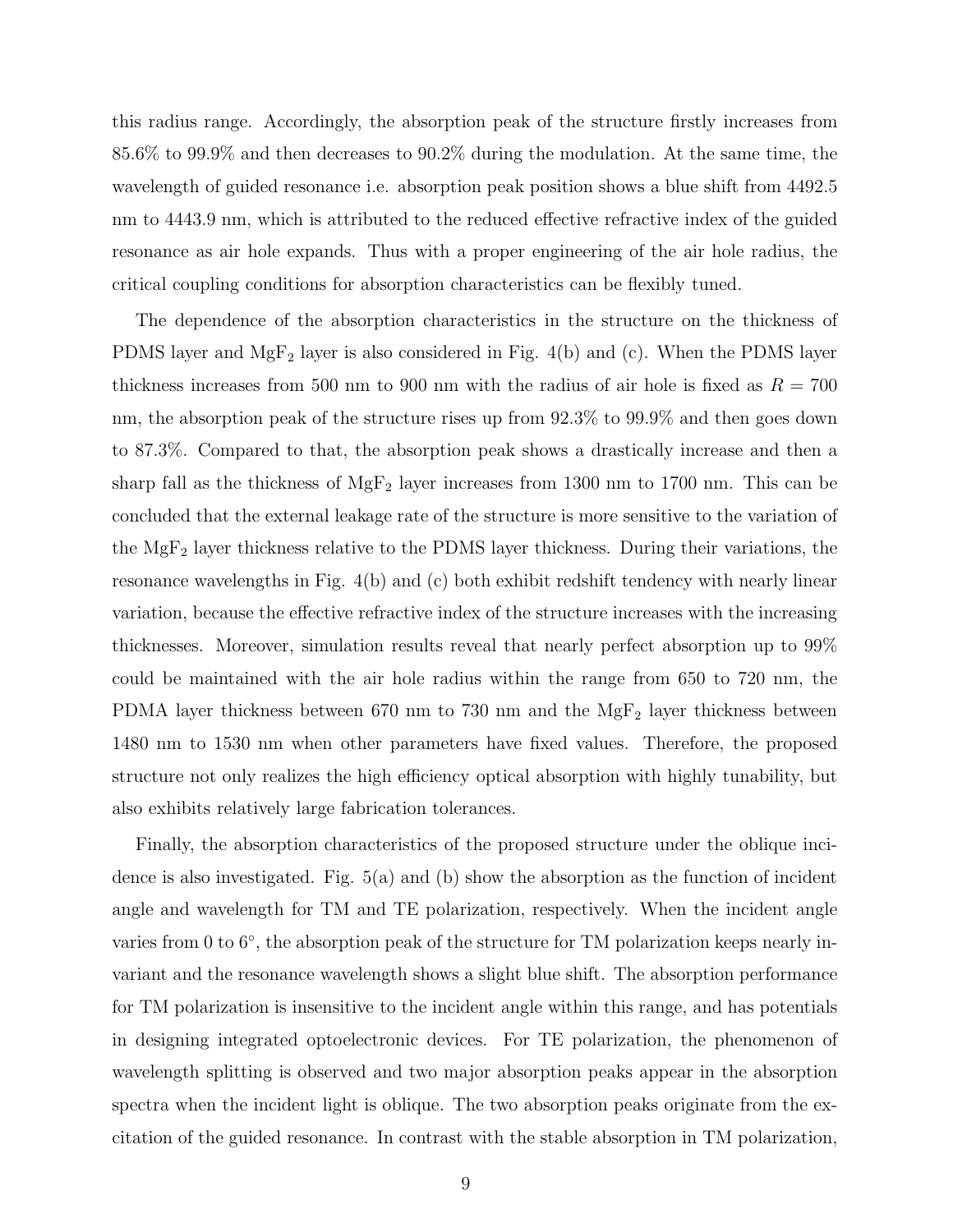

FIG. 4. Dependence of peak absorption and peak wavelength on geometrical parameters, (a) the air hole radius, (b)the thickness of PDMS layer and (c) the thickness of MgF<sup>2</sup> layer for TM polarization.

the two absorption peaks exhibit distinct changes in resonance wavelength and absorption peak, showing promising applications in multispectral light detection.



FIG. 5. Dependence of absorption of the structure as the function of incident angle and wavelength for (a) TM polarization and (b) TE polarization.

## IV. CONCLUSIONS

In conclusions, a BP-based anisotropic perfect absorption structure is proposed and theoretically investigated in the mid-infrared. The perfect absorption up to 99.9% is attributed to the critical coupling of BP to the guided resonance in a periodic polymer lattice with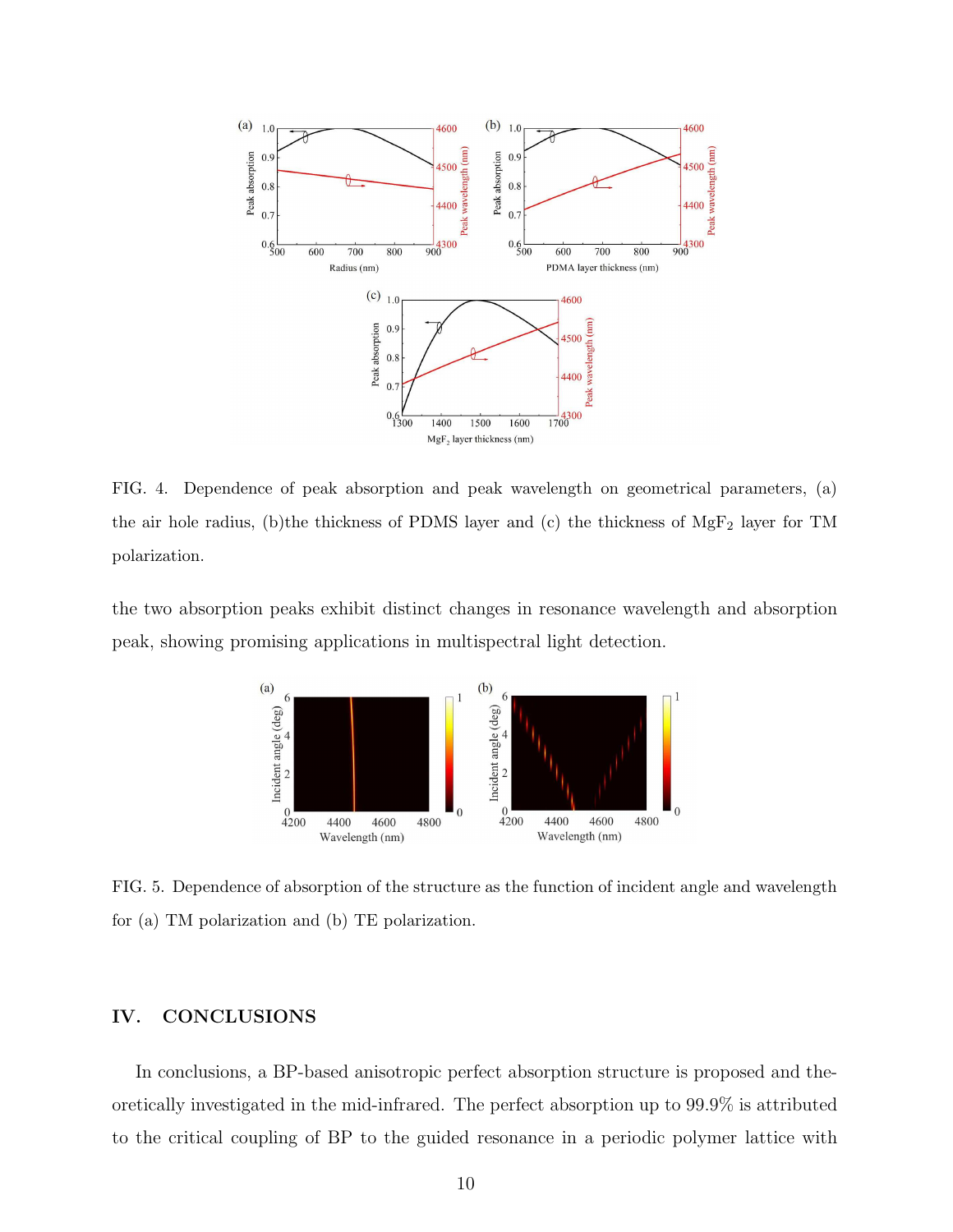low index contrast. The polarization-dependent absorption characteristics of the structure is obtained due to the anisotropic properties of BP. Moreover, the absorption peak and resonance wavelength can be flexibly tuned by adjusting the electron doping of BP, the geometrical parameters of the structure and the incident angles of light. In this work, the concerned mechanism of critical coupling for enhanced absorption is universal and the proposed structure shows advantages of high efficiency absorption, the remarkable anisotropy, flexible tunability, and easy-to-fabricate characteristics. Therefore, our results not only provide a good way to improve light-matter interaction for 2D materials, but also will play a significant role in the design of advanced BP-based devices.

# ACKNOWLEDGMENTS

This work is supported by the National Natural Science Foundation of China (Grant No. 61775064, 11847100 and 11847132), the Fundamental Research Funds for the Central Universities (HUST: 2016YXMS024) and the Natural Science Foundation of Hubei Province (Grant No. 2015CFB398 and 2015CFB502).

#### REFERENCES

- <span id="page-10-0"></span><sup>1</sup>K. S. Novoselov, A. K. Geim, S. V. Morozov, D. Jiang, Y. Zhang, S. V. Dubonos, I. V. Grigorieva, and A. A. Firsov, Science 306, 666 (2004).
- <span id="page-10-1"></span> ${}^{2}$ F. Bonaccorso, Z. Sun, T. Hasan, and A. Ferrari, Nat. Photonics 4, 611 (2010).
- <span id="page-10-2"></span><sup>3</sup>L. Li, Y. Yu, G. J. Ye, Q. Ge, X. Ou, H. Wu, D. Feng, X. H. Chen, and Y. Zhang, Nat. Nanotechnol. 9, 372 (2014).
- <span id="page-10-3"></span><sup>4</sup>F. Xia, H. Wang, and Y. Jia, Nat. Commun. 5, 4458 (2014).
- $5V$ . Tran, R. Soklaski, Y. Liang, and L. Yang, Phys. Rev. B 89, 235319 (2014).
- <span id="page-10-4"></span><sup>6</sup>R. Zhang, Y. Zhang, H. Yu, H. Zhang, R. Yang, B. Yang, Z. Liu, and J. Wang, Adv. Opt. Mater. 3, 1787 (2015).
- <span id="page-10-5"></span><sup>7</sup>T. Low, A. Rodin, A. Carvalho, Y. Jiang, H. Wang, F. Xia, and A. C. Neto, Phys. Rev. B 90, 075434 (2014).
- ${}^{8}R.$  Roldán and A. Castellanos-Gomez, Nat. Photonics 11, 407 (2017).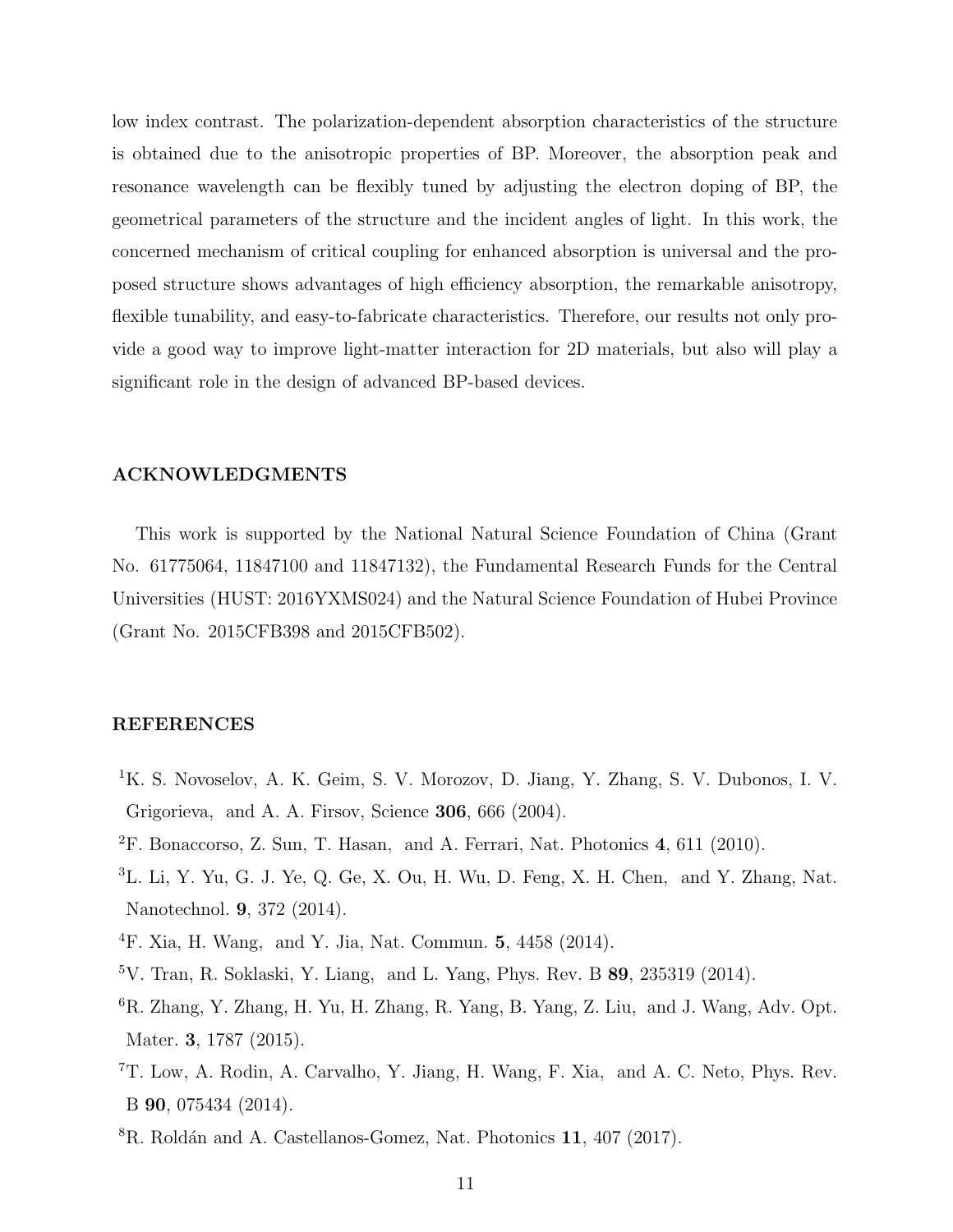- <span id="page-11-0"></span><sup>9</sup>B. Deng, V. Tran, Y. Xie, H. Jiang, C. Li, Q. Guo, X. Wang, H. Tian, S. J. Koester, H. Wang, et al., Nat. Commun. 8, 14474 (2017).
- <span id="page-11-1"></span><sup>10</sup>J. Qiao, X. Kong, Z.-X. Hu, F. Yang, and W. Ji, Nat. Commun. 5, 4475 (2014).
- <span id="page-11-2"></span><sup>11</sup>X. Wang, A. M. Jones, K. L. Seyler, V. Tran, Y. Jia, H. Zhao, H. Wang, L. Yang, X. Xu, and F. Xia, Nat. Nanotechnol. 10, 517 (2015).
- <span id="page-11-3"></span> $12$ T. Low, R. Roldán, H. Wang, F. Xia, P. Avouris, L. M. Moreno, and F. Guinea, Phys. Rev. Lett. 113, 106802 (2014).
- <span id="page-11-14"></span><sup>13</sup>Z. Liu and K. Aydin, Nano Lett. 16, 3457 (2016).
- <span id="page-11-15"></span><sup>14</sup>F. Xiong, J. Zhang, Z. Zhu, X. Yuan, and S. Qin, J. Opt. 19, 075002 (2017).
- $15X$ . Ni, L. Wang, J. Zhu, X. Chen, and W. Lu, Opt. Lett. 42, 2659 (2017).
- <span id="page-11-4"></span><sup>16</sup>H. Lu, Y. Gong, D. Mao, X. Gan, and J. Zhao, Opt. Express 25, 5255 (2017).
- <span id="page-11-5"></span><sup>17</sup>J. Wang, Y. Jiang, and Z. Hu, Opt. Express 25, 22149 (2017).
- $18$ Y. Cai, K.-D. Xu, N. Feng, R. Guo, H. Lin, and J. Zhu, Opt. Express 27, 3101 (2019).
- <span id="page-11-6"></span><sup>19</sup>S. Xiao, T. Liu, L. Cheng, C. Zhou, X. Jiang, Z. Li, and C. Xu, J. Lightw. Technol. 37, 3290 (2019).
- <span id="page-11-7"></span> $20X$ . Wang, Q. Ma, L. Wu, J. Guo, S. Lu, X. Dai, and Y. Xiang, Opt. Express 26, 5488 (2018).
- <span id="page-11-8"></span><sup>21</sup>T. Guo and C. Argyropoulos, arXiv preprint [arXiv:1904.04165](http://arxiv.org/abs/1904.04165) (2019).
- <span id="page-11-9"></span> $22$ J. R. Piper and S. Fan, ACS Photonics 1, 347 (2014).
- <span id="page-11-16"></span> $^{23}$ X. Jiang, T. Wang, S. Xiao, X. Yan, and L. Cheng, Opt. Express 25, 27028 (2017).
- $24$ Y. Fan, C. Guo, Z. Zhu, W. Xu, F. Wu, X. Yuan, and S. Qin, Opt. Express 25, 13079 (2017).
- $^{25}$ H.-J. Li, Y.-Z. Ren, J. Hu, M. Qin, and L. Wang, J. Lightw. Technol. 36, 3236 (2018).
- <sup>26</sup>A. Akhavan, S. Abdolhosseini, H. Ghafoorifard, and H. Habibiyan, J. Lightw. Technol. 36, 5593 (2018).
- <span id="page-11-10"></span> $^{27}Y$ . M. Qing, H. F. Ma, and T. J. Cui, Opt. Express 26, 32442 (2018).
- <span id="page-11-11"></span><sup>28</sup>M. Querry, "Optical constants of minerals and other materials from the millimeter to the ultraviolet," Tech. Rep. (Chemical Research Development And Engineering Center Aberdeen Proving Groundmd, 1987).
- <span id="page-11-12"></span><sup>29</sup>M. J. Dodge, Appl. Opt. 23, 1980 (1984).
- <span id="page-11-13"></span> $30$ M. A. Ordal, R. J. Bell, R. W. Alexander, L. L. Long, and M. R. Querry, Appl. Opt.  $24$ , 4493 (1985).